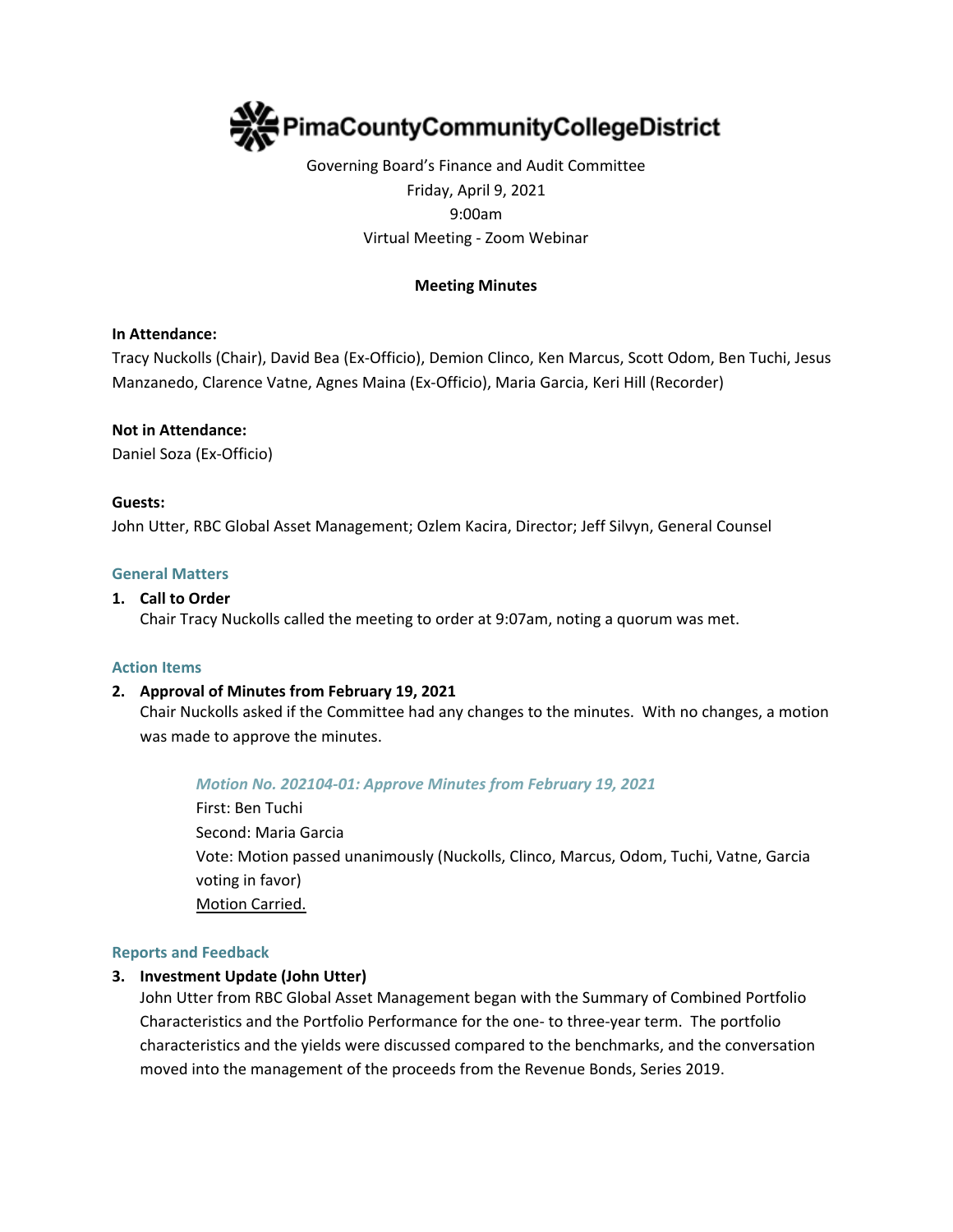Since December 2020, the market outlook has changed drastically. Vaccine rollout and the reduction in the number of COVID-19 cases support a strong U.S. recovery in 2021. It is expected that economic recovery could reach pre-pandemic levels by early 2022, as the federal monetary and fiscal policies leave the U.S. in a strong position. The federal response has been key in the recovery, and inflation is expected to be transitory/short-lived, with temporary increases in consumer goods. Mr. Ken Marcus inquired about construction, and Mr. Utter stated that there may be a delay in projects as prices come back down.

Mr. Jesus Manzanedo joined the meeting progress.

Financial assets are continuing to rise, and they may reach record degrees as confidence builds. Further, the U.S. economy is gaining traction as jobs are recovered. Mr. Utter concluded with the overall economic outlook, with the Gross Domestic Product expecting a large increase and recovering interest rates.

Ms. Garcia thanked Mr. Utter for his presentation. Chair Nuckolls asked about the investment allocations, which have protected assets while providing a reasonable return despite the recent volatility, and Mr. Utter concurred.

Mr. Demion Clinco inquired about the sectors expecting to see labor shortages, aside from hospitality and aviation. Mr. Utter expects to see more of these areas as the economy recovers, especially given the timing and the recovery seen in Permanent vs. Temporary Job Losses. Dr. David Bea also noted that Information Technology labor may see some pinch points given the needs for technology infrastructure and cybersecurity. Mr. Utter spoke to repurposing labor currently involved with the fossil fuel industry as there is a move to clean, sustainable energies.

Chair Nuckolls asked about educational training programs and the transition into the new economy; Mr. Utter spoke to Centers of Excellence, the need for a four-year degree, and flexible scheduling.

# **4. Enrollment Trends (Ozlem Kacira)**

Ms. Ozlem Kacira, Director of Analytics and Reporting, joined the Committee to provide an update on the trends in enrollment. She began with an overview of the types of reports and snapshots utilized to gather information from the College's data warehouse. Similar to changes to industry as a direct result of the pandemic, the College's programs and instructional modalities have shifted as a result of COVID-19.

Ms. Kacira's report continued with a comparison of pre- and post-pandemic enrollment across the various demographics, as well as a look at persistence (Fall to Spring) and retention (Fall to Fall) of students.

The report concluded with an update on current activities by the Strategy, Analytics and Reporting department, including the Future Conference, draft *Strategic Plan 2021-2025*, progress towards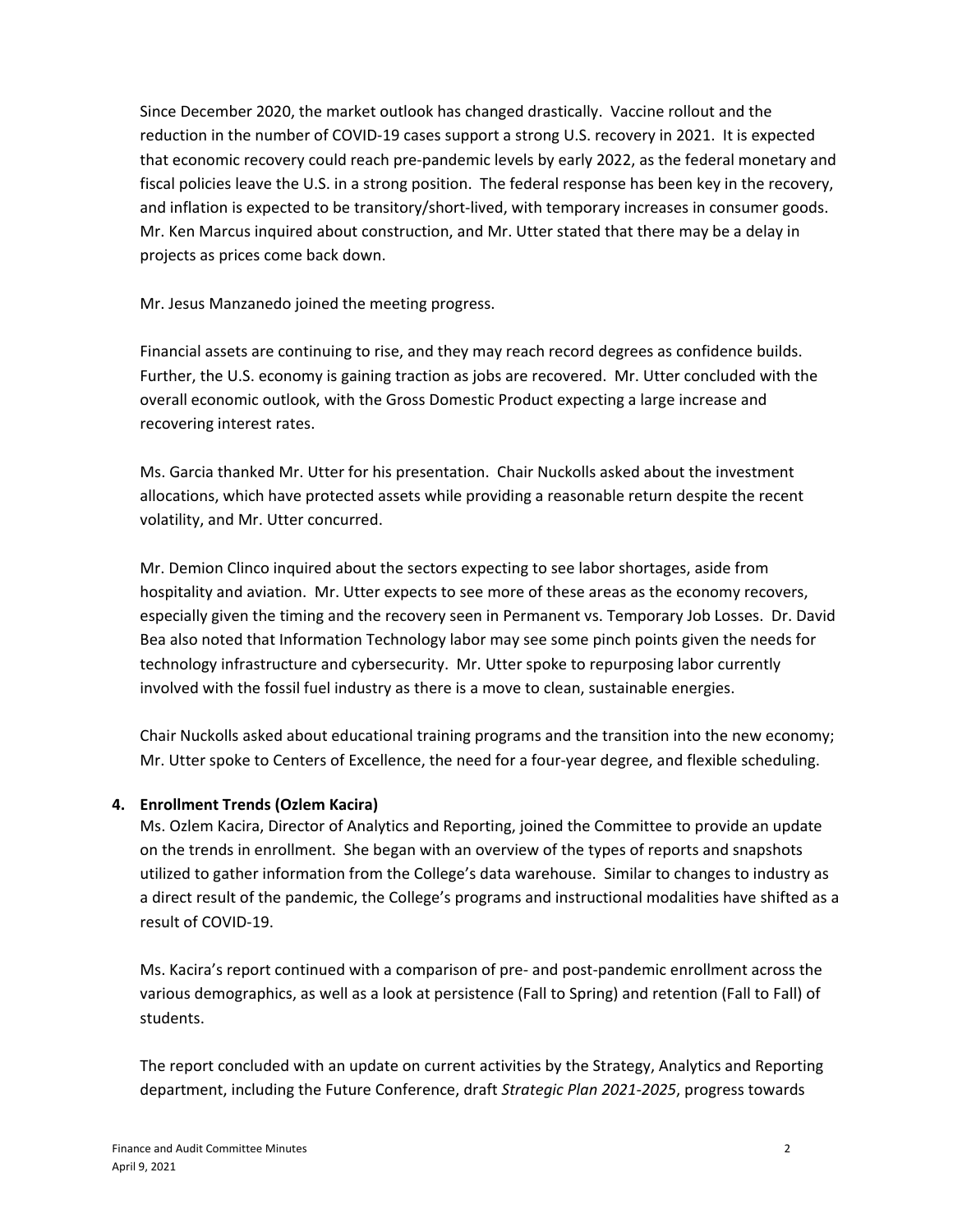Achieve60 Arizona goals, and expansion of the data warehouse. Further, her department is working on Integrated Data Systems and machine learning projects.

Mr. Clarence Vatne asked about comparisons to other Arizona Community colleges, and Ms. Kacira noted that PCC's enrollment has dropped slightly more than the statewide average of approximately fifteen percent.

Ms. Garcia inquired about enrollment and Full Time Student Equivalents and how those numbers are utilized given the amount of square footage at the College. Ms. Kacira spoke to how the data from the warehouse can be spliced to create a report showing these metrics, and Chair Nuckolls commended the ability of the College to be able to provide this level of reporting and the advancement compared to years past. Dr. Bea also noted that Ms. Garcia's question is a fundamental issue of the College, and this Fall will be a starting point for determining if students will be back on-site or if there will be a need in the coming years to reduce the physical footprint of the College.

Building on this and the report provided by Mr. Utter, Mr. Clinco stated that the typical cycle of a community college is counter-cyclical to enrollment (Example: when the economy is down, enrollment is typically up). What does this mean for those who have not returned to education? Ms. Kacira spoke about promising Fall enrollment as a result of projections for Dual Enrollment, Adult Basic Education, and the Centers of Excellence.

Mr. Clinco noted that the ability of the College to access this level of data also allows for targeted marketing. Chair Nuckolls commended Ms. Kacira and her department on the progress made with the College's data warehouse and reporting.

# **5. CFO Update (David Bea)**

Dr. Bea began with an update on the budget development process. The Fiscal Year 2022 (FY22) Proposed Budget will be provided to the Governing Board at their May meeting in preparation for publication and the June Public Hearing and Special Meeting to adopt the budget and set property tax levies and rates. He provided revenue projections, as well as a summary of increased expenditures related to employee benefits due to the additional contributions to the Public Safety Personnel Retirement System, increases in medical costs, and improvements to the short term disability program.

Mr. Clinco asked about the classification and compensation study. Dr. Bea stated that employees have submitted their position description questionnaires and the contracted vendor, Segal, is reviewing the submissions in preparation for creating the job categories and completing a market analysis of compensation. Funds will be built into the budget for FY22 to begin implementation.

As Mr. Utter mentioned, the fiscal relief policies of the federal government will provide a bridge to Fiscal Year 2022, and the College has submitted a proposal to the Governor's Office for additional